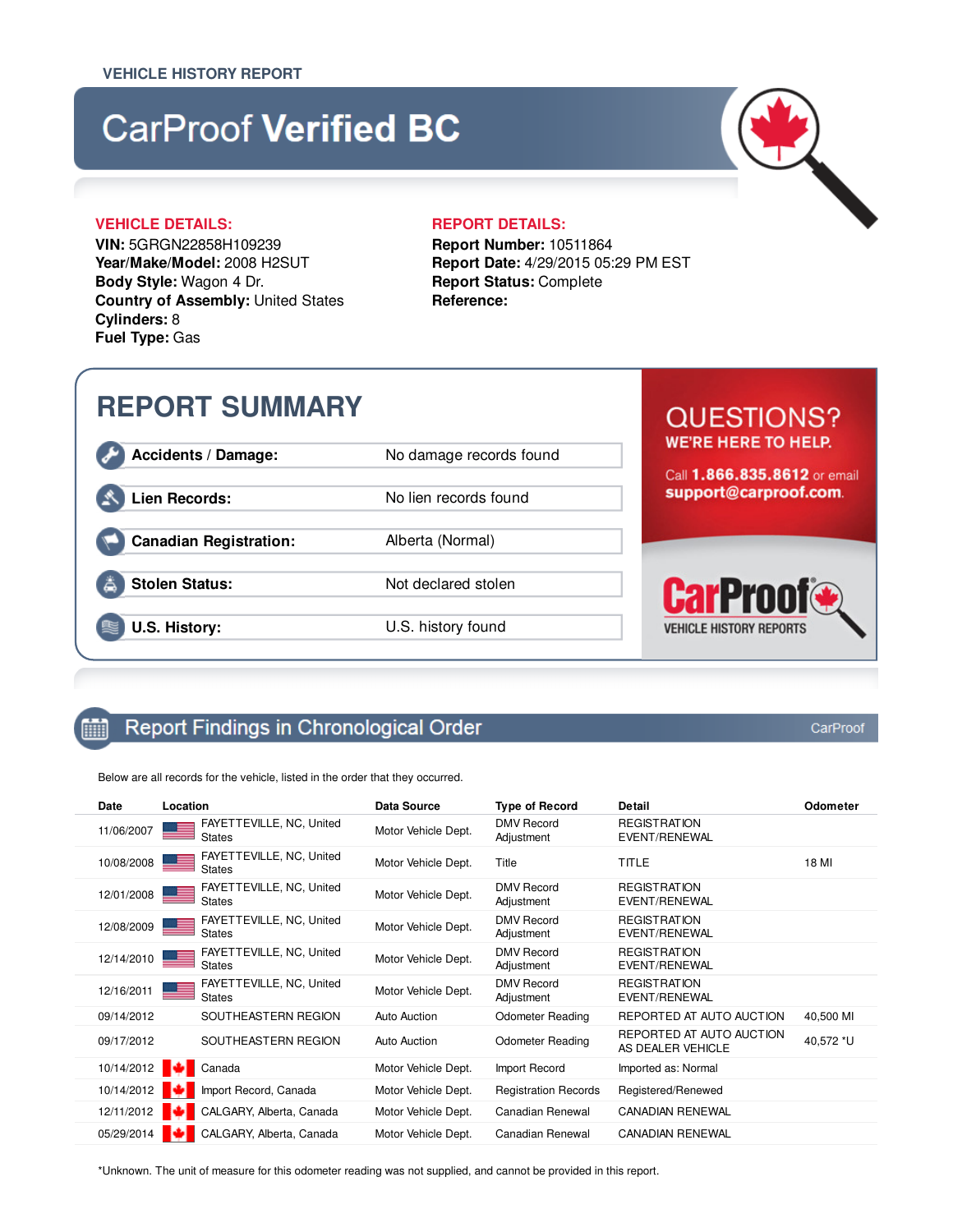If the vehicle has had any history of accidents, collisions or damage in either Canada or the U.S., the records are outlined in this section. This report also includes claims and estimates from ICBC.

**VIN:** 5GRGN22858H109239

#### **Police Reported Accidents**

Accidents reported by police facilities are listed below.

| <b>Incident Date</b>               | Incident Location | <b>Type of Record</b> | Detail |
|------------------------------------|-------------------|-----------------------|--------|
| No police reported accidents found |                   |                       |        |

### **Accident/Damage Estimates**

Accident estimate records are generated by collision estimating facilities from the process of estimating the amount and extent of damage to a vehicle. Estimates in some cases have associated insurance claims.

| <b>Incident Date</b>    | Estimate<br>-ocation | <i>c</i> stimate<br>Date | Record<br>ivne.<br>ΩŤ | Detail<br>____ | <b>Amount</b> | Odometer |
|-------------------------|----------------------|--------------------------|-----------------------|----------------|---------------|----------|
| No e<br>estimates found |                      |                          |                       |                |               |          |

#### **Insurance Claims**

The insurance claims identified in this report do not include any medical pay-outs, damage to other vehicles, damage to property, towing, rental cars, or any other incidental damages.

| <b>Incident Date</b> | <b>Incident Location</b> | <b>Type of Record</b> | <b>Detail</b> | Amount | Odometer |
|----------------------|--------------------------|-----------------------|---------------|--------|----------|
| No claims found      |                          |                       |               |        |          |
|                      |                          |                       |               |        |          |

# **Other Damage Records**

Any other damage records found are listed below.

|                               | Incident Date Incident Location | <b>Type of Record</b> | <b>Detail</b> | Odometer |
|-------------------------------|---------------------------------|-----------------------|---------------|----------|
| No other damage records found |                                 |                       |               |          |

# Lien Status

This section outlines a summary of any enforceable security interests (liens) on the vehicle in Canada. If a lien is found, further details will appear below the chart, as well as contact information for the regional office to contact for more information.

| <b>Province</b>         | Lien                      |
|-------------------------|---------------------------|
| Alberta                 | No enforceable lien found |
| <b>British Columbia</b> | No enforceable lien found |
| Manitoba                | No enforceable lien found |
| New Brunswick           | No enforceable lien found |
| Newfoundland            | No enforceable lien found |
| Nova Scotia             | No enforceable lien found |
| Northwest Territories   | No enforceable lien found |
| Nunavut                 | No enforceable lien found |
| Ontario                 | No enforceable lien found |
| Prince Edward Island    | No enforceable lien found |
| Quebec                  | No enforceable lien found |
| Saskatchewan            | No enforceable lien found |
| Yukon Territories       | No enforceable lien found |



# **CarProof Canadian Lien Guarantee**

Our search results accurately reflect the government records of each database in Canada at the time the search request is made. If for some reason our search report fails to accurately reflect the Canadian enforceable lien status of a vehicle at the time of the search, CarProof will reimburse the party that purchased the report and relied on it to their detriment to a maximum amount of (1) the value of the car (2) the value of the lien (3) Five Thousand Dollars Canadian (\$5,000.00), whichever is lower.

CarProof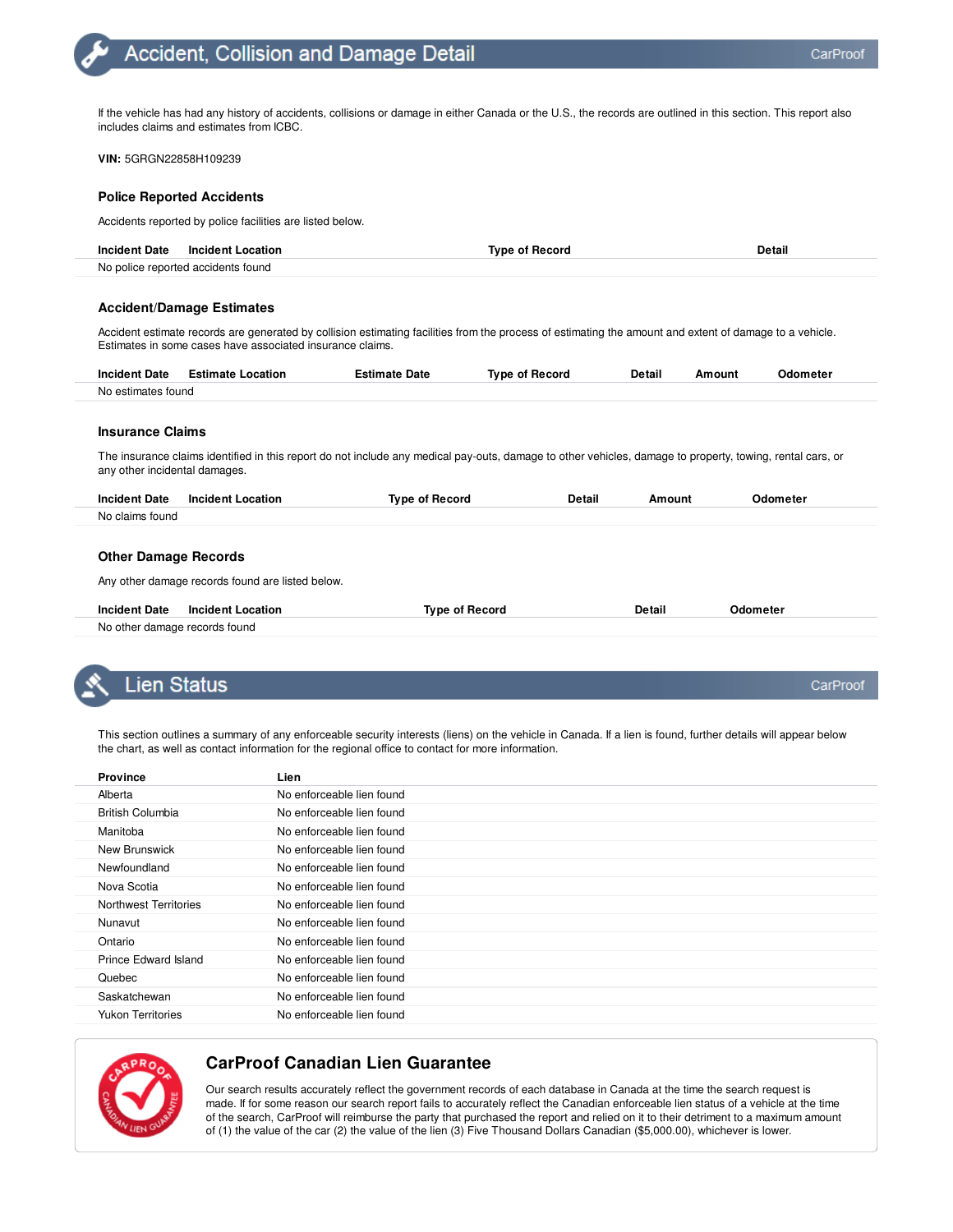This section details where in Canada the vehicle is now or has ever been registered, as well as the status (Inspection Required, Normal, Non-repairable, Rebuilt, Salvage, Stolen) of the vehicle in those jurisdictions.

| <b>Jurisdiction</b>          | <b>Branding</b> | <b>Detail</b>                                                    |
|------------------------------|-----------------|------------------------------------------------------------------|
| Alberta                      | <b>NORMAL</b>   | This vehicle has been registered as Normal in this jurisdiction. |
| <b>British Columbia</b>      | Not found       |                                                                  |
| Manitoba                     | Not found       |                                                                  |
| New Brunswick                | Not found       |                                                                  |
| Newfoundland                 | Not found       |                                                                  |
| Nova Scotia                  | Not found       |                                                                  |
| <b>Northwest Territories</b> | Not found       |                                                                  |
| Nunavut                      | Not found       |                                                                  |
| Ontario                      | Not found       |                                                                  |
| <b>Prince Edward Island</b>  | Not found       |                                                                  |
| Quebec                       | Not found       |                                                                  |
| Saskatchewan                 | Not found       |                                                                  |
| <b>Yukon Territories</b>     | Not found       |                                                                  |

# **Stolen Vehicle Check**

This section outlines data from the Canadian Police Information Centre (CPIC), which is operated by the RCMP under the stewardship of National Police Services, on behalf of the Canadian law enforcement community.

# **Stolen Vehicle Check**

Not declared stolen.

# **Import Records**

If the vehicle was imported into Canada or the U.S., you will find details below.

# **Import Into Canada - Information from the Registrar of Imported Vehicles (RIV)**

This vehicle has been imported into Canada from the US. For more information than is set out below, please contact RIV (www.riv.ca).

**Imported Into Canada As:** Normal **Case/Dossier:** M581840 **Import Date:** 10/14/2012 **Entered Customs:** 10/14/2012 **Inspection Date:** 10/15/2012

# **United States Vehicle History**

In addition to comprehensive vehicle history from across Canada, CarProof also thoroughly searches the United States for any details. If the vehicle had any events in the U.S., you will find them below. Details about accidents, collision and damage, or any import records will appear in those other sections of your report.



| <b>Item Checked</b> | Result    | <b>Item Checked</b>           | Result    | <b>Item Checked</b>      | Result    |
|---------------------|-----------|-------------------------------|-----------|--------------------------|-----------|
| Abandoned           | No        | <b>Accident Data</b>          | No.       | <b>Corrected Title</b>   | No.       |
| Damaged             | No        | <b>Driver Education</b>       | No        | Duplicate Title          | No        |
| Emission / Safety   | No        | Fire Damage                   | <b>No</b> | Fire Damage Incident     | No        |
| Frame Damage        | <b>No</b> | Government Use                | <b>No</b> | <b>Grey Market</b>       | <b>No</b> |
| Hail Damage         | <b>No</b> | Insurance Loss                | No        | Junk                     | No        |
| Lease               | <b>No</b> | Lemon / Manufacturer Buy-back | No        | Lien                     | No        |
| Livery Use          | No        | Major Damage                  | <b>No</b> | NHTSA Crash Test Vehicle | <b>No</b> |
| Odometer Problem    | <b>No</b> | Police Use                    | No        | Rebuilt/Rebuildable      | No        |
| Rental / Fleet      | No        | Repossessed                   | No        | Salvage                  | No        |
|                     |           |                               |           |                          |           |



# CarProof

CarProof